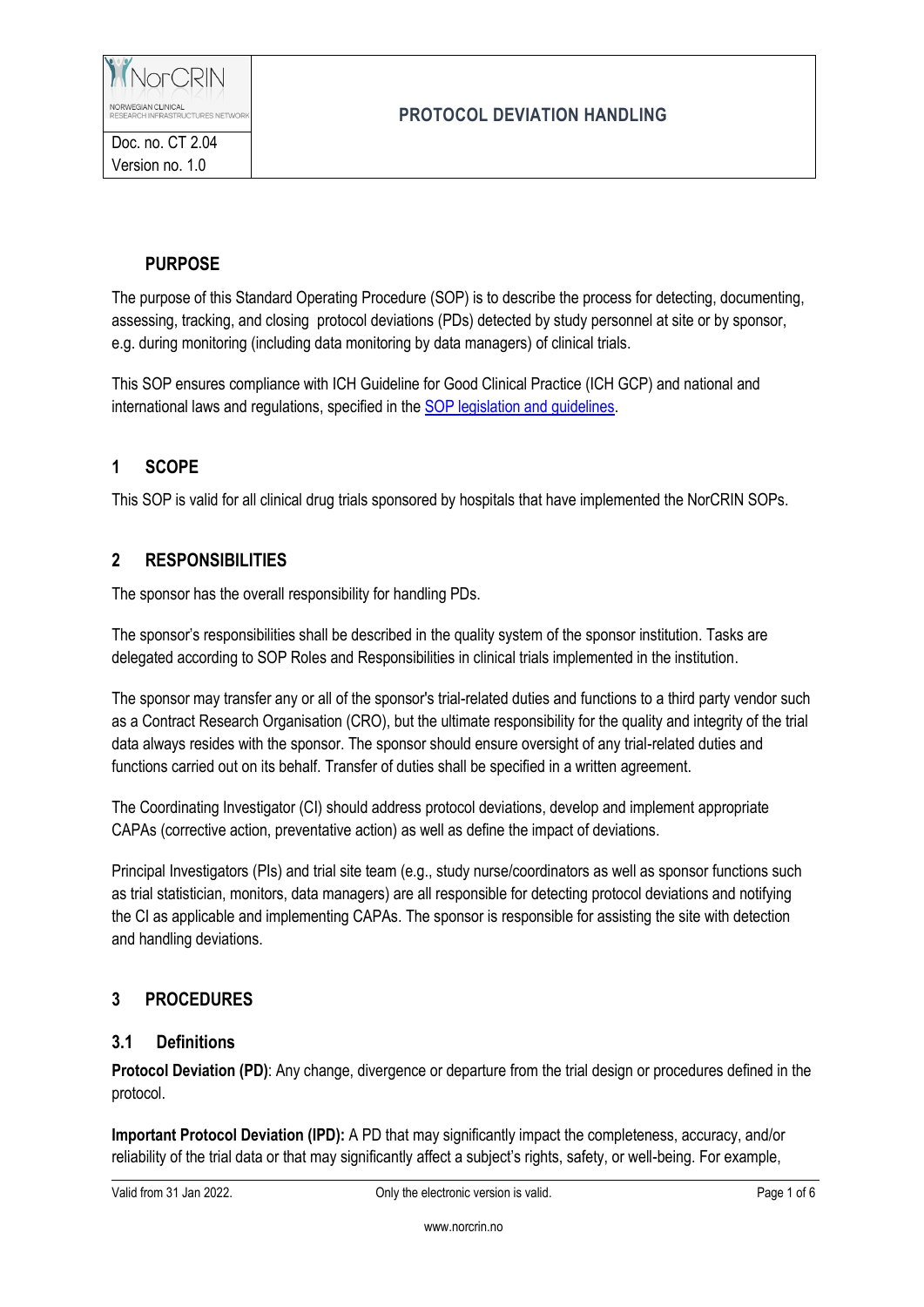

## **PROTOCOL DEVIATION HANDLING**

enrolling patients that do not meet key eligibility criteria; incorrect administration of trial drug; absence of source documents; failure in recording or incorrectly recording the primary efficacy variable(s)

**Not Important Deviation (NID):** A PD that is unlikely to have a significant effect on the rights, safety, or wellbeing of subjects and/or the quality or integrity of data. For example, isolated occurrence of out-of-window visit for a non-pivotal measurement.

**Protocol Deviation Handling Plan (PDHP):** A Plan describing the approach for detecting, documenting, assessing, tracking, and closing PDs. This plan can be utilized as a stand-alone plan or can be incorporated into an existing plan such as the protocol.

## **3.2 Before Trial Start**

To ensure a high degree of adherence and compliance to the trial protocol, the protocol should be designed with input from the CI, statistician, PI, monitors, and trial site personnel. It is highly recommended to seek patient and public involvement (brukermedvirkning). [A Protocol Deviation Handling Plan](https://www.norcrin.no/documents/2022/01/ct-2-04-01-protocol-deviation-handling-plan.docx/) should be developed by the CI for each trial prior to first patient enrolled.

A system for reporting and tracking of PDs should be established. Use of real-time data recording on web-based electronic systems is highly preferable as it enables rapid identification of protocol deviations. If an electronic system for reporting of protocol deviations is not available, a [Protocol Deviation Notification and Tracking Form](https://www.norcrin.no/documents/2021/12/ct-2-04-02-protocol-deviation-notification-and-tracking-form.docx/) may be provided to the site to document deviations.

The study team, including the investigator, site personnel and sponsor functions should be trained in their obligations in the PDHP.

## **3.3 During the Trial: Detecting, Documenting, and Reporting Protocol Deviations**

Protocol deviations may be detected by the PI, study coordinator/study nurse, monitor, data manager, statistician or other function.

It is important to define the protocol deviations requiring ongoing reporting in the PDHP. At least the following should be included:

- 1. Subjects entered into the trial not meeting the entry criteria.
- 2. Subjects who developed withdrawal criteria (from treatment or trial) during the trial but were not withdrawn.
- 3. Subjects who received the wrong trial treatment or incorrect dose.
- 4. Subjects who received a prohibited concomitant treatment.
- 5. Failing to collect data necessary to interpret the primary endpoint, and main secondary endpoints as applicable. This should be consistent with the data defining the per protocol analysis if any.
- 6. Other serious breaches according to EMA [Guideline for the notification of serious breaches](https://www.ema.europa.eu/en/documents/scientific-guideline/guideline-notification-serious-breaches-regulation-eu-no-536/2014-clinical-trial-protocol_en.pdf) of Regulation (EU) No 536/2014 or the clinical trial protocol
- 7. Risks identified in the risk evaluation as not acceptable have occurred and are important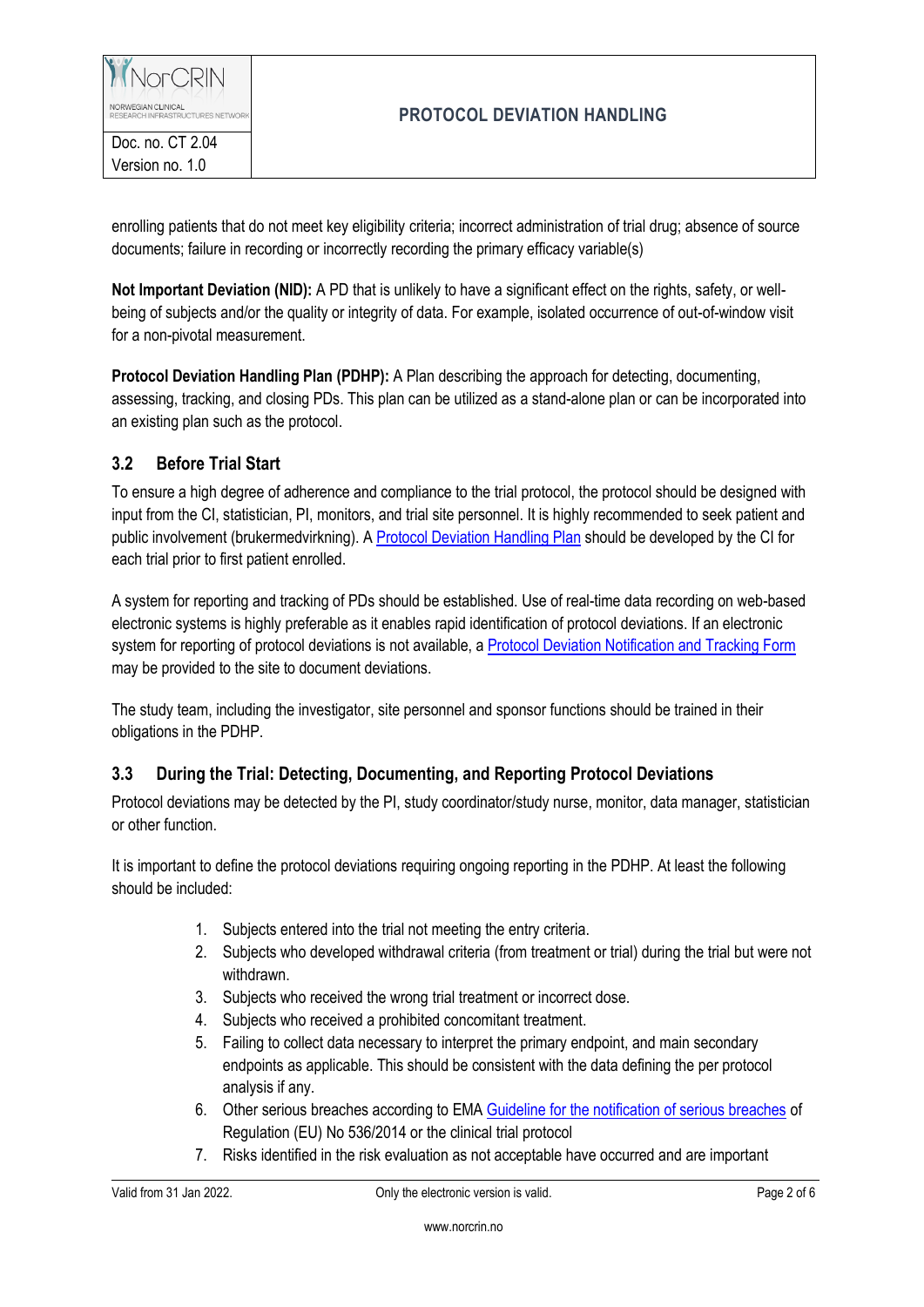NorCRIN NORWEGIAN CLINICAL<br>RESEARCH INFRASTRUCTURES NETWORI

Doc. no. CT 2.04 Version no. 1.0

## **PROTOCOL DEVIATION HANDLING**

In addition NIDs that are helpful to understand the conduct of the trial can be reported.

Other protocol deviations that can be extracted from the trial database and that do not fall into any of the categories above can be listed if relevant.

Protocol deviations detected by the site should be reported to the CI by means described in the PDHP in a timely manner.

Site protocol deviations detected by the sponsor will be reviewed and acknowledged by the PI. Deviations detected by Data Management or Biostatistics may be communicated if needed to the PI for review and acknowledgement using the data query process.

The CI must adhere to specific timelines for mandatory reporting of serious breaches required by regulatory bodies. An example of a deviation that is of significance for patients in the European Economic Area (EEA) is a late or erroneous reporting of new safety data. Important deviations must be reported within 7 calendar days to competent authorities in the EEA when a deviation has or could have represented a risk to the patient or is a violation of his/her rights.

Reporting is mandatory if the deviation has occurred in a clinical trial center in the EEA or when the deviation has occurred outside the EEA but the deviation or knowledge about the deviation could be of significance for patients in the EEA.

The monitor ensures the site maintains documentation of protocol deviations and associated CAPAs as applicable.

## **3.4 Sponsor Evaluation and Tracking of Protocol Deviations**

Upon receipt of the Protocol deviation notification and tracking form or notification of entry into the EDC from the trial site, the CI acknowledges receipt and handles the deviation in accordance with the PDHP.

Upon receipt of a "Protocol Deviation Notification and Tracking Form", the CI will need to enter the information into a log for the trial, either [Protocol Deviation Log Single Center Study](https://www.norcrin.no/documents/2021/12/ct-2-04-03-protocol-deviation-log-single-center-study.xlsx/) or [Protocol Deviation Log Multicenter](https://www.norcrin.no/documents/2021/12/ct-2-04-04-protocol-deviation-log-multicenter-study.xlsx/)  [Study.](https://www.norcrin.no/documents/2021/12/ct-2-04-04-protocol-deviation-log-multicenter-study.xlsx/)

The CI ensures development of trial specific listing and/or summary for tracking and review of protocol deviations across all trial sites to ensure protocol deviations are appropriately classified, monitored and resolved to closure.

The protocol deviation listing/summary will be reviewed by appropriate trial team members at the frequency defined in the PDHP.

The action taken by the site in response to a protocol deviation is to be captured on the notification form.

The CI classifies the deviation as Important or Not Important, for reporting purposes.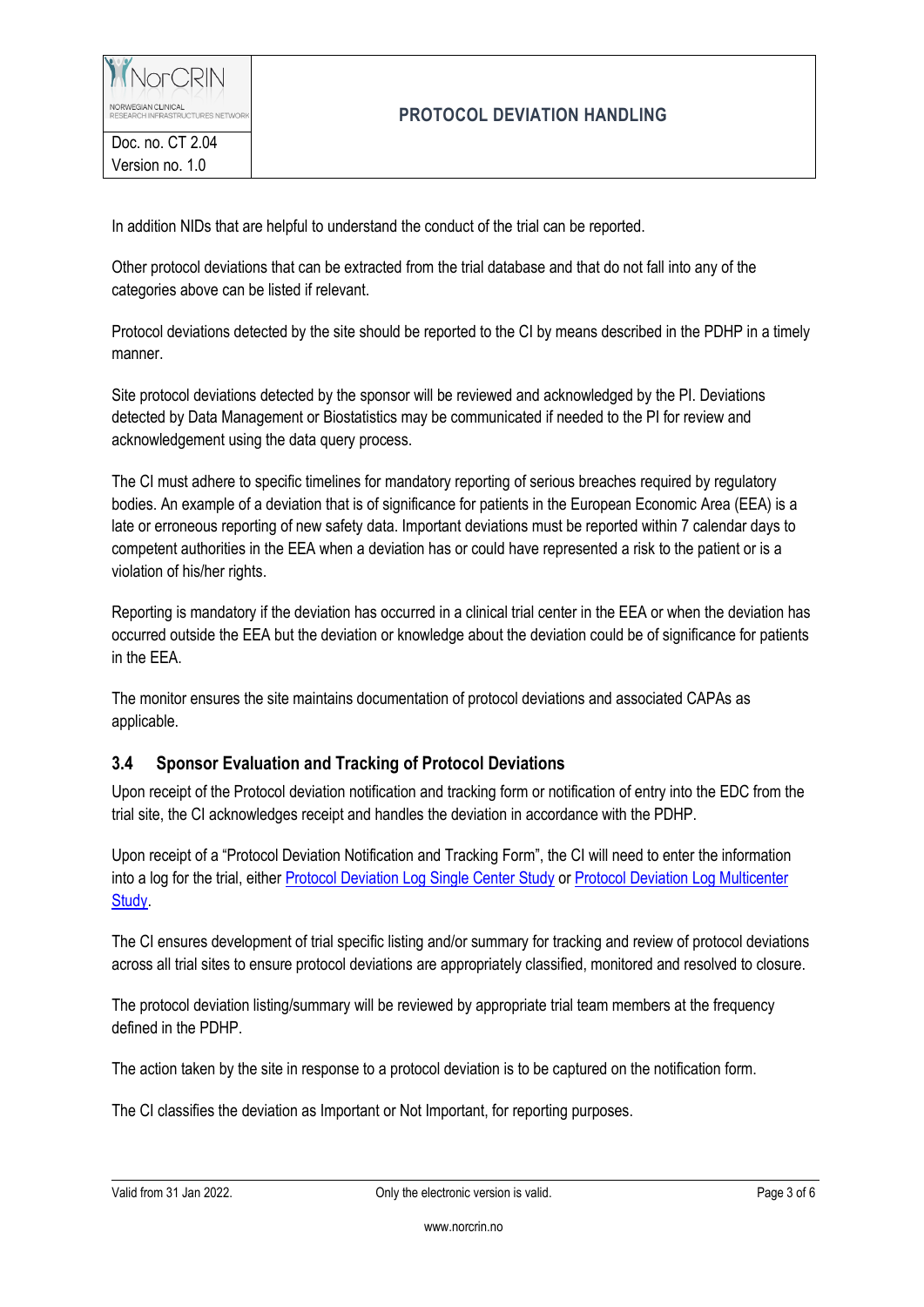

## **3.5 Follow-up of Protocol Deviations**

Periodic reviews by the CI will include verification of appropriate actions (CAPAs).

The CI reviews the corrective and preventative actions on previous protocol deviation and ensures proper and timely resolution.

When appropriate, the CI provides additional training and support to the site to assure a previously reported protocol deviation does not reoccur. Training should be documented appropriately.

The CI will educate all sites about observed protocol deviations as described in the PDHP and ensure CAPAs, if any, have been implemented.

#### **3.6 Noncompliance Escalation**

If deviations at site are not closed within agreed timelines (or a plan for closure is not communicated to the monitor within the appropriate deadline) this must be escalated to the CI. If the deviations related to CI's sponsor tasks or to CI's own site are not closed within agreed timelines or reasonable time, this should be escalated to the sponsor representative*.* It is recommended that the reporter's manager pursues the escalation.

In case of disagreement about a deviation's seriousness, the CI could explain why he/she considers this not to be a deviation. This should be documented and archived in the Trial Master File (TMF). If the explanation from the CI is unacceptable and the deviation is critical, unambiguous or unlawful, the sponsor representative should be asked for a second opinion. As a last resort, the person who has detected the deviation can independently report the deviation to the Competent Authority.

## **3.7 Records**

The protocol deviation summary/listing will be filed in the TMF and the site will archive the summary/listing concerning their site in the Investigators Site File (ISF).

## **4 NON-COMPLIANCE MANAGEMENT**

Non-compliance should be handled according to the procedures for handling non-compliance of the individual institution.

#### **5 REFERENCES**

#### **5.1 External references**

- [Mehra M, Kurpanek K, Petrizzo M, et al. The life cycle and management of protocol deviations.](https://pubmed.ncbi.nlm.nih.gov/30227474/)  [Therapeutic Innovation and Regulatory Science 2014;48\(6\):762-777.](https://pubmed.ncbi.nlm.nih.gov/30227474/)
- [ICH Guideline for Good Clinical Practice \(GCP\) E6 \(R2\)](http://www.ema.europa.eu/docs/en_GB/document_library/Scientific_guideline/2009/09/WC500002874.pdf)
- ICH [Guideline: Structure and content](https://www.ema.europa.eu/en/documents/scientific-guideline/ich-e-3-structure-content-clinical-study-reports-step-5_en.pdf) of clinical study report Topic E3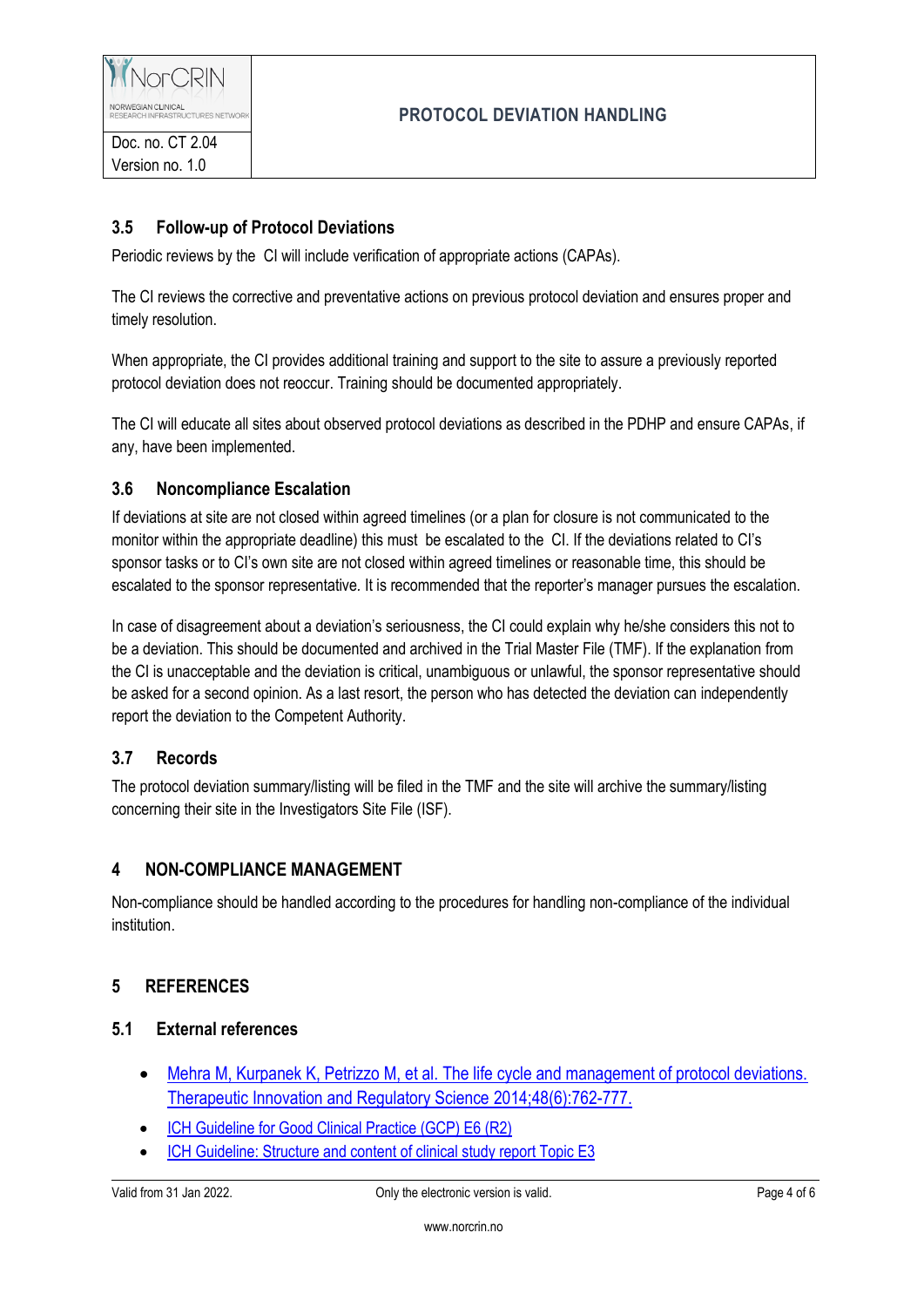- ICH E3 Guideline: Structure [and Content of Clinical Study Reports Questions & Answers](https://database.ich.org/sites/default/files/E3_Q%26As_R1_Q%26As.pdf)
- EMA [Guideline for the notification of serious breaches](https://www.ema.europa.eu/en/documents/scientific-guideline/guideline-notification-serious-breaches-regulation-eu-no-536/2014-clinical-trial-protocol_en.pdf) of Regulation (EU) No 536/2014
- Regulation (EU[\) No 536/2014](http://eur-lex.europa.eu/legal-content/EN/TXT/?uri=celex%3A32014R0536) of the European Parliament and of the Council of 16 April 2014 on clinical trials on medicinal products for human use

#### **5.2 Internal references**

None

## **6 ATTACHMENTS**

- [Protocol Deviation Handling Plan \(PDHP\)](https://www.norcrin.no/documents/2022/01/ct-2-04-01-protocol-deviation-handling-plan.docx/)
- **[Protocol Deviation Notification and Tracking Form](https://www.norcrin.no/documents/2021/12/ct-2-04-02-protocol-deviation-notification-and-tracking-form.docx/)**
- [Protocol Deviation Log Single Center](https://www.norcrin.no/documents/2021/12/ct-2-04-03-protocol-deviation-log-single-center-study.xlsx/) Study
- **•** [Protocol Deviation Log Multicenter](https://www.norcrin.no/documents/2021/12/ct-2-04-04-protocol-deviation-log-multicenter-study.xlsx/) Study

#### **7 DEFINITIONS**

• SO[P Definitions](https://www.norcrin.no/documents/2022/01/ct-1-01-definitions.docx/)

| Abbreviation | Term                                      |
|--------------|-------------------------------------------|
| <b>CAPA</b>  | Corrective Action, Preventative Action    |
| CI           | Coordinating Investigator                 |
| <b>CRO</b>   | <b>Contract Research Organisation</b>     |
| <b>EDC</b>   | Electronic Data Capture                   |
| <b>EEA</b>   | European Economic Area                    |
| <b>GCP</b>   | <b>Good Clinical Practice</b>             |
| <b>ICH</b>   | International Conference on Harmonisation |
| <b>IPD</b>   | <b>Important Protocol Deviation</b>       |
| <b>ISF</b>   | Investigator's Site File                  |
| <b>NID</b>   | Not Important Deviation                   |
| <b>PD</b>    | <b>Protocol Deviation</b>                 |
| <b>PDHP</b>  | Protocol Deviation Handling Plan          |